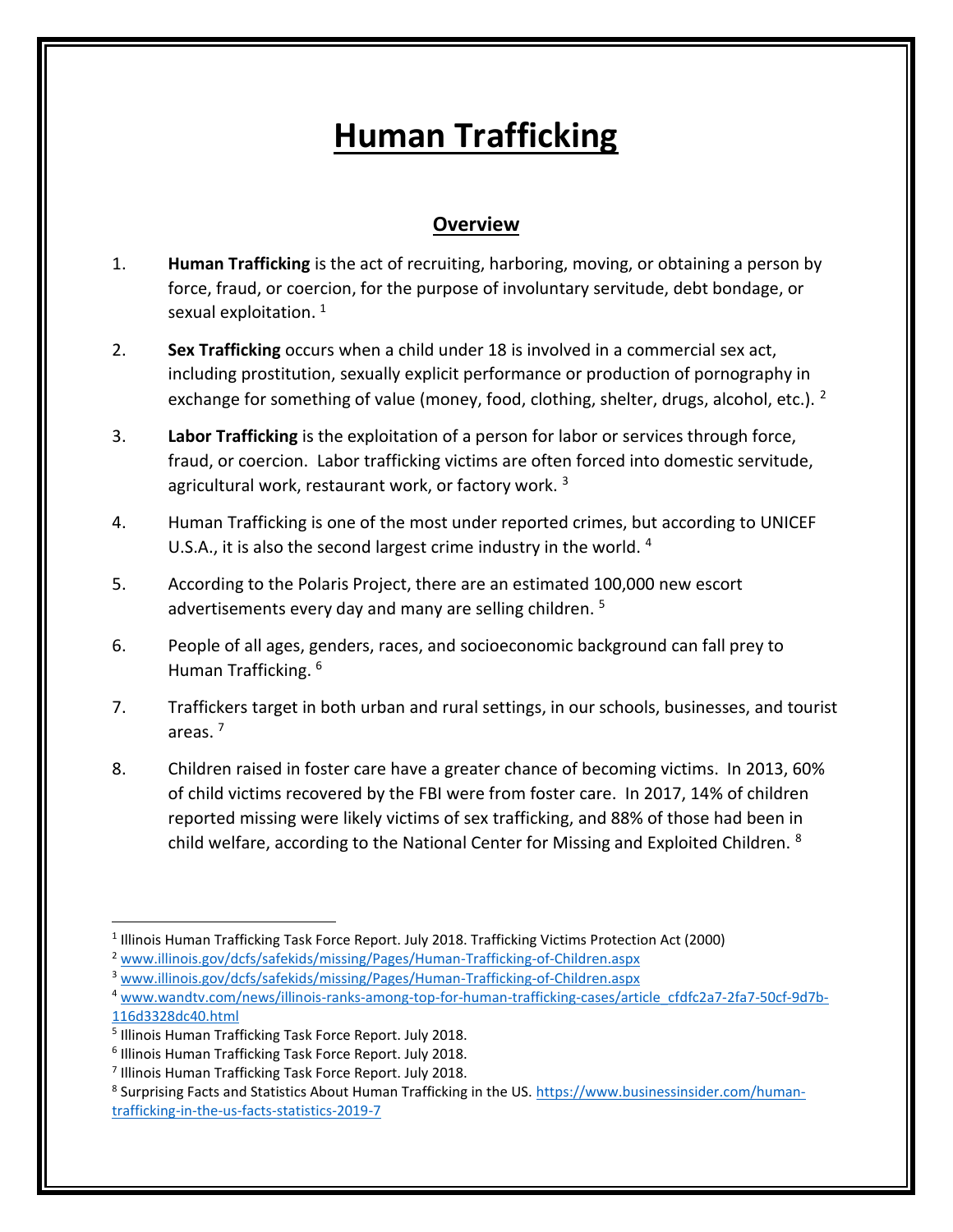- 9. Globally, an estimated 71% of enslaved people are women and girls, while men and boys account for 29%. <sup>9</sup>
- 10. Estimates suggest that about 50,000 people are trafficked into the US each year, most often from Mexico and the Philippines. <sup>10</sup>
- 11. Top 3 countries with the highest number of human trafficking reported.  $^{11}$ 
	- United States
	- Mexico
	- Philippines

## **Illinois**

- 12. According to a 2018 Human Trafficking Statistical Summary published by the University of Illinois at Chicago Jane Addams School of Social Work, the top venues for sex trafficking in Illinois were hotels, residence based commercial sex, illicit message businesses, escort services, and online ads. <sup>12</sup>
- 13. The top venues for labor trafficking were traveling sales crews, domestic work, agriculture, retail, and begging rings. <sup>13</sup>
- 14. In 2005, the FBI designated Chicago as one of thirteen locations of "High Intensity Child Prostitution". <sup>14</sup>
- 15. Between December 2007 and December 2017, 1,148 human trafficking cases, consisting of 2,832 identified trafficked persons and survivors in Illinois, were reported to the National Human Trafficking Hotline. <sup>15</sup>
- 16. From January 1 to December 31, 2017 there were 193 identified cases of human trafficking in Illinois reported to the National Human Trafficking Hotline. Of those 193 cases, there were a total of 552 trafficked persons and survivors involved. <sup>16</sup>

<sup>9</sup> [www.dosomething.org/us/facts/11-facts-about-human-trafficking](http://www.dosomething.org/us/facts/11-facts-about-human-trafficking); "Trafficking and Slavery Fact Sheet." Free the Slaves. Accessed July 31, 2019. [https://freetheslaves.net/wp-content/uploads/2018/04/Trafficking-and-Slavery-](https://freetheslaves.net/wp-content/uploads/2018/04/Trafficking-and-Slavery-Fact-Sheet-April-2018.pdf)[Fact-Sheet-April-2018.pdf](https://freetheslaves.net/wp-content/uploads/2018/04/Trafficking-and-Slavery-Fact-Sheet-April-2018.pdf) 

<sup>&</sup>lt;sup>10</sup> [www.dosomething.org/us/facts/11-facts-about-human-trafficking](http://www.dosomething.org/us/facts/11-facts-about-human-trafficking); "Human Trafficking Within and Into the United States: A Review of the Literature." Office of the Assistant Secretary for Planning and Evaluation. Accessed July 31, 2019[. https://aspe.hhs.gov/report/human-trafficking-and-within-united-states-review-](https://aspe.hhs.gov/report/human-trafficking-and-within-united-states-review-literature#Trafficking)

[literature#Trafficking](https://aspe.hhs.gov/report/human-trafficking-and-within-united-states-review-literature#Trafficking)

<sup>&</sup>lt;sup>11</sup> 2019 Trafficking Persons Report. [www.thecollegeconservative.com](http://www.thecollegeconservative.com/)

<sup>12</sup> Illinois Human Trafficking Task Force Report. July 2018.

<sup>&</sup>lt;sup>13</sup> Illinois Human Trafficking Task Force Report. July 2018.

<sup>14</sup> Illinois Human Trafficking Task Force Report. July 2018.

<sup>&</sup>lt;sup>15</sup> Illinois Human Trafficking Task Force Report. July 2018.

<sup>16</sup> Illinois Human Trafficking Task Force Report. July 2018.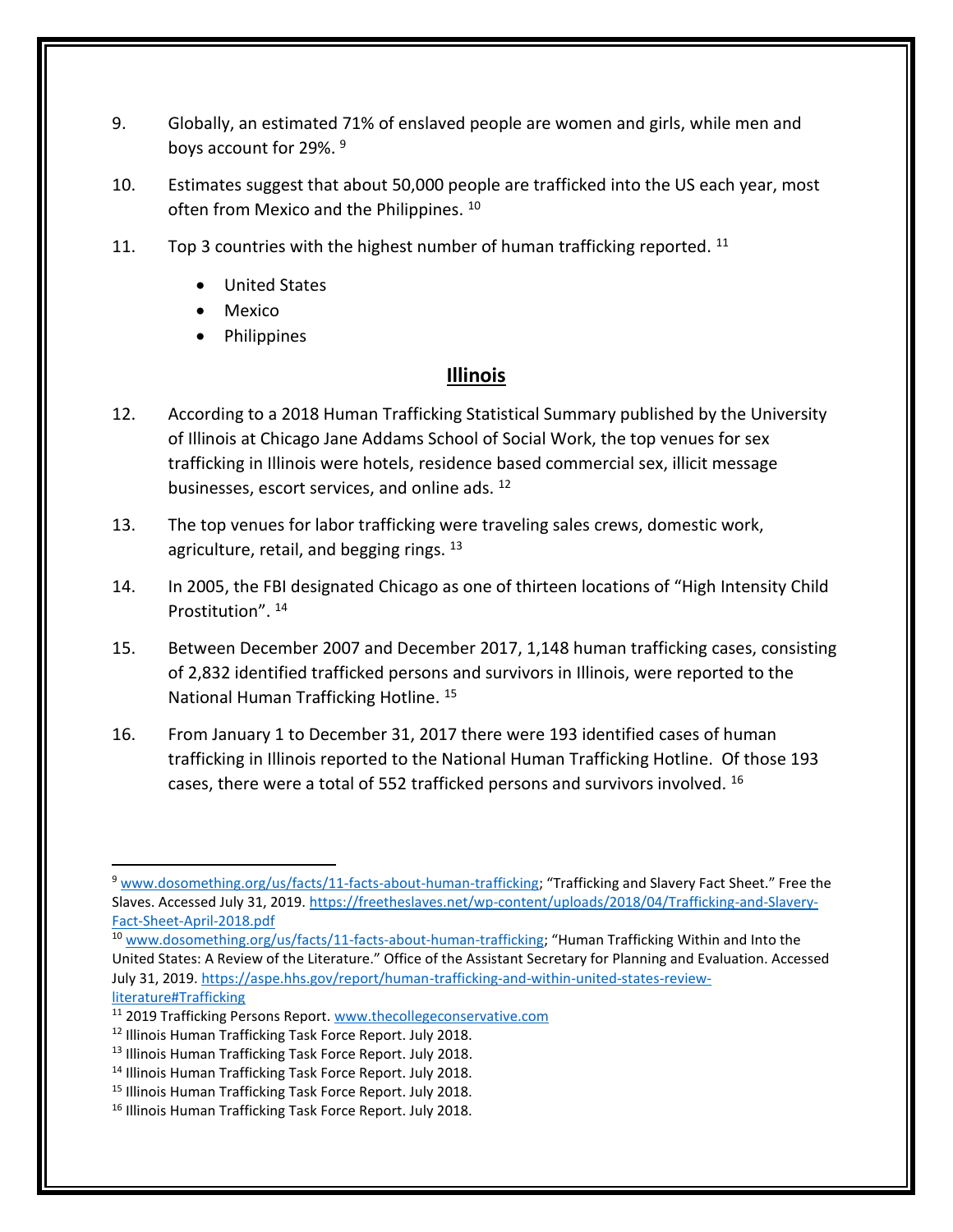- 17. Out of the 193 cases identified, 150 involved sex trafficking, 26 were cases of labor trafficking, 10 cases of sex and labor, and 7 unspecified cases.  $17$
- 18. According to an Illinois Human Trafficking Task Force Report, from 2011-2017: <sup>18</sup>
	- 970 children were trafficked
	- The average age of trafficked children is 13.89
	- 87% are female children
	- 53% are African American
	- 42% are White
- 19. As of 2017, Illinois ranks  $11<sup>th</sup>$  in the nation for number of cases of Human Trafficking.  $19$
- 20. Traffickers consist of pimps, family members, peers, and "significant others". Traffickers often recruit those who are emotionally and financially vulnerable, making them easier to fool and manipulate, by offering basic means of survival, like food, shelter, money, or offering a "loving presence". 20
- 21. The Human Trafficking Hotline reports there have been 4,460 cases reported in the states for the first half of 2017. Among those cases, 3,698 of those affected were female, 607 were male, and 53 were identified as gender minorities.  $21$
- 22. According to the hotline, Illinois ranks  $10<sup>th</sup>$  for the number of reported cases in the states for the first half of 2017 with 100 cases, following Pennsylvania and North Carolina. Of those 100 cases, 83 of those affected were female. <sup>22</sup>
- 23. Based on incoming communication to the National Human Trafficking Hotline via phone, email, and online tips reported from December 7, 2007 – December 31, 2016, Chicago ranked number five in cases related to human trafficking in the United States and U.S. territories, with a total number of 2,098 calls and 507 cases.  $^{23}$
- 24. As of June 30, 2019, in Illinois, there was 404 contacts to the National Human Trafficking Hotline and 127 human trafficking cases reported in 2018. 102 calls came from victims and survivors.<sup>24</sup>

<sup>17</sup> Illinois Human Trafficking Task Force Report. July 2018.

<sup>18</sup> Illinois Human Trafficking Task Force Report. July 2018.

<sup>&</sup>lt;sup>19</sup> Illinois Human Trafficking Task Force Report. July 2018.

<sup>20</sup> Illinois Human Trafficking Task Force Report. July 2018.

<sup>&</sup>lt;sup>21</sup> [www.wandtv.com/news/illinois-ranks-among-top-for-human-trafficking-cases/article\\_cfdfc2a7-2fa7-50cf-9d7b-](http://www.wandtv.com/news/illinois-ranks-among-top-for-human-trafficking-cases/article_cfdfc2a7-2fa7-50cf-9d7b-%20%20116d3328dc40.html)[116d3328dc40.html](http://www.wandtv.com/news/illinois-ranks-among-top-for-human-trafficking-cases/article_cfdfc2a7-2fa7-50cf-9d7b-%20%20116d3328dc40.html)

<sup>&</sup>lt;sup>22</sup> [www.wandtv.com/news/illinois-ranks-among-top-for-human-trafficking-cases/article\\_cfdfc2a7-2fa7-50cf-9d7b-](http://www.wandtv.com/news/illinois-ranks-among-top-for-human-trafficking-cases/article_cfdfc2a7-2fa7-50cf-9d7b-%20%20116d3328dc40.html)[116d3328dc40.html](http://www.wandtv.com/news/illinois-ranks-among-top-for-human-trafficking-cases/article_cfdfc2a7-2fa7-50cf-9d7b-%20%20116d3328dc40.html)

<sup>23</sup> National Human Trafficking Hotline. *Ranking of the 100 Most Populous U.S. Cities 12/7/2007-12/31/2016*

<sup>&</sup>lt;sup>24</sup> National Human Trafficking Hotline[. https://humantraffickinghotline.org/state/illinois](https://humantraffickinghotline.org/state/illinois)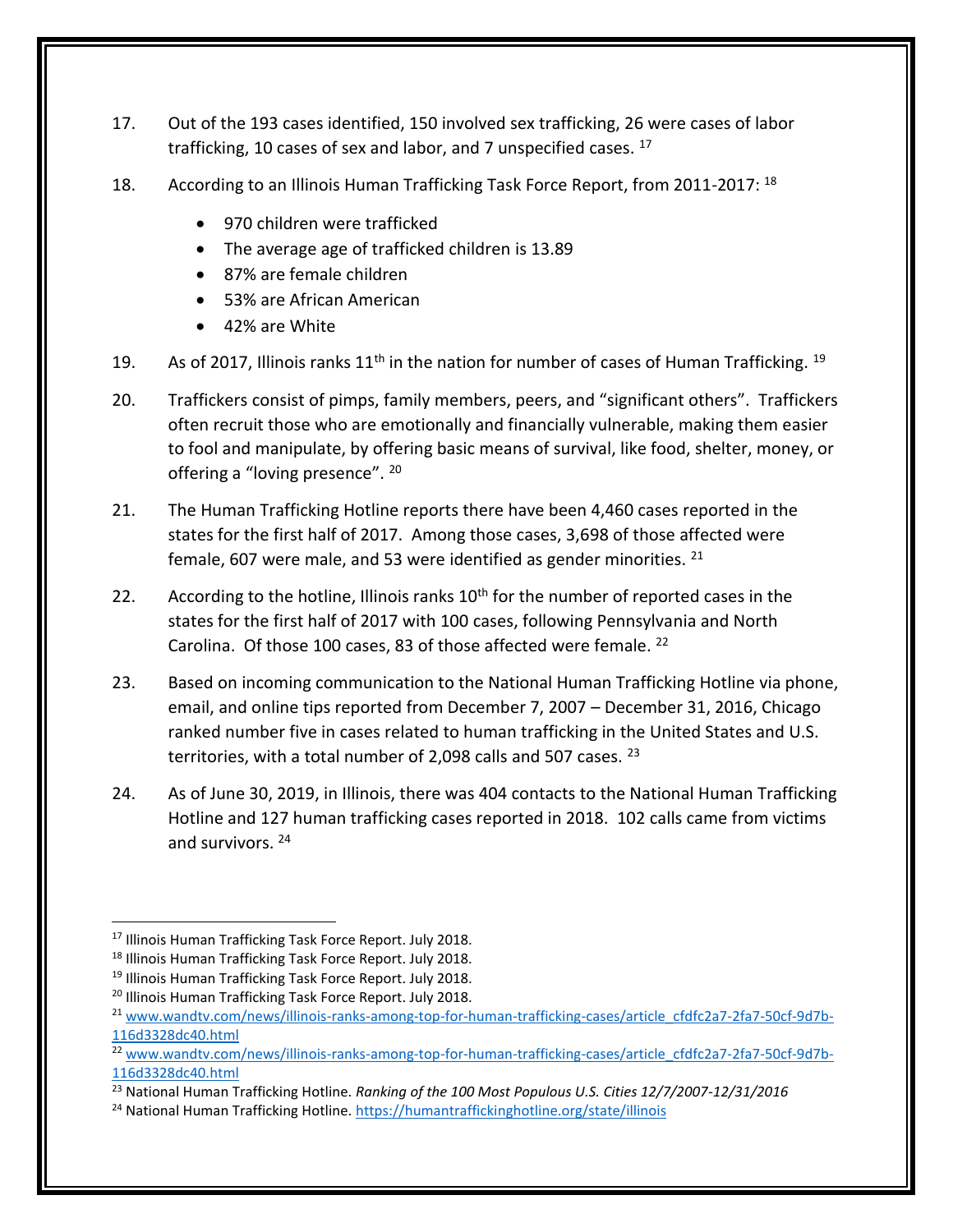25. In 2018, there was a total number of 882 and from January 1 to July 30, 2019, 405 substantive cases in Illinois.<sup>25</sup>

## **United States**

- 26. In FY2016, Department of Justice initiated 241 federal human trafficking prosecutions and charged 531 defendants. Nearly 95% were predominantly related to sex trafficking. 26
- 27. Organizations and agencies funded by Office for Victims of Crime to provide trafficking victims with services reported a total of 8,003 clients between July 1, 2016 and June 30, 2017, including 4,349 new client cases, an increase from 5,655 total clients and 3,195 new clients during the previous reporting period.<sup>27</sup>
- 28. Of all the clients served during the 2016-2017 reporting period, 78% were adults, 22% minors, approximately 82% were female, 16% were male, and 2% identified as transgender. 28
- 29. Since 2007, more than 49,000 cases of human trafficking in the US have been reported to the National Human Trafficking Hotline, which receives an average of 150 calls per day. <sup>29</sup>
- 30. A 2014 study of sex trafficking by the Urban Institute, found 71% of labor trafficking victims entered the U.S. legally. <sup>30</sup>
- 31. In 2016, US Immigration and Customs arrested 2,000 human traffickers and identified 400 victims. 31
- 32. The National Center for Missing and Exploited Children said 73% of 10,000 child sex trafficking reports it received per year involved ads from Backpage. 32

<sup>&</sup>lt;sup>25</sup> 2019 Trafficking Persons Report. [www.thecollegeconservative.com](http://www.thecollegeconservative.com/)

<sup>26</sup> U.S. Department of State, *2017 Trafficking in Persons Report,* [www.state.gov/j/tip/rls/tiprpt/2017/index.htm](http://www.state.gov/j/tip/rls/tiprpt/2017/index.htm) 

<sup>27</sup> Office for Victims of Crime, 2016-2017 *unpublished data*

<sup>28</sup> Office for Victims of Crime, 2016-2017 *unpublished data;* Office for Victims of Crime, *TIMS Snapshot Report, July 2015-June 2016: Specialized Services for Victims of Human Trafficking Program,*  <https://ovc.ncjrs.gov/humantrafficking/pdf/TIMS-Specialized-Services-508.pdf>

<sup>&</sup>lt;sup>29</sup> Surprising Facts and Statistics About Human Trafficking in the US. [https://www.businessinsider.com/human](https://www.businessinsider.com/human-trafficking-in-the-us-facts-statistics-2019-7)[trafficking-in-the-us-facts-statistics-2019-7](https://www.businessinsider.com/human-trafficking-in-the-us-facts-statistics-2019-7)

<sup>&</sup>lt;sup>30</sup> Surprising Facts and Statistics About Human Trafficking in the US. [https://www.businessinsider.com/human](https://www.businessinsider.com/human-trafficking-in-the-us-facts-statistics-2019-7)[trafficking-in-the-us-facts-statistics-2019-7](https://www.businessinsider.com/human-trafficking-in-the-us-facts-statistics-2019-7)

<sup>&</sup>lt;sup>31</sup> Surprising Facts and Statistics About Human Trafficking in the US. [https://www.businessinsider.com/human](https://www.businessinsider.com/human-trafficking-in-the-us-facts-statistics-2019-7)[trafficking-in-the-us-facts-statistics-2019-7](https://www.businessinsider.com/human-trafficking-in-the-us-facts-statistics-2019-7)

<sup>&</sup>lt;sup>32</sup> Surprising Facts and Statistics About Human Trafficking in the US. [https://www.businessinsider.com/human](https://www.businessinsider.com/human-trafficking-in-the-us-facts-statistics-2019-7)[trafficking-in-the-us-facts-statistics-2019-7](https://www.businessinsider.com/human-trafficking-in-the-us-facts-statistics-2019-7)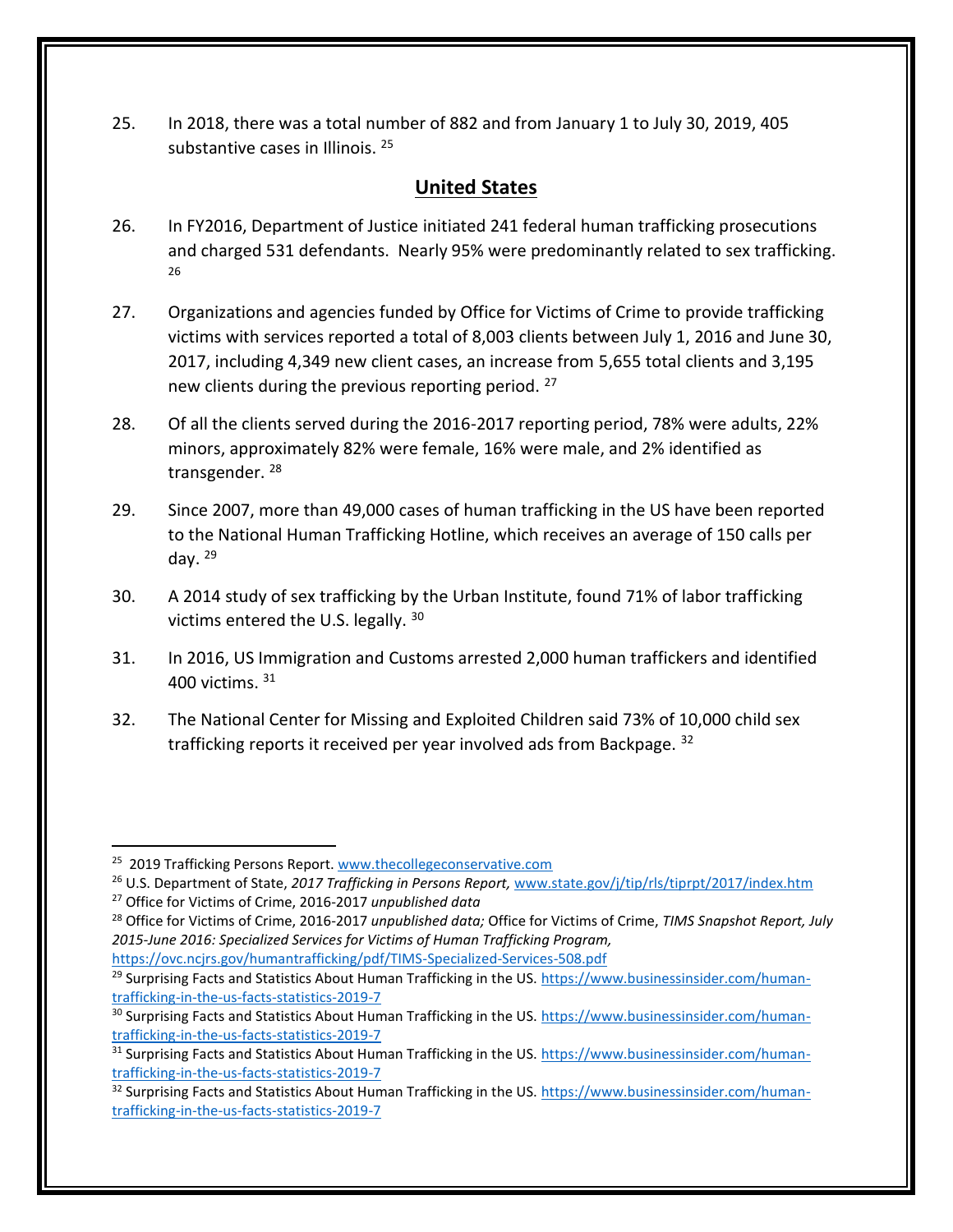- 33. In 2018, the US Department of Justice funded 45 victim service providers with \$31 million, almost doubling its budget from 2017, when it provided \$16 million to 18 organizations. <sup>33</sup>
- 34. Estimates suggest that, internationally, only about .04% survivors of human trafficking cases are identified, meaning that the vast majority of cases of human trafficking go undetected. <sup>34</sup>
- 35. In 2018, The National Human Trafficking Hotline received more calls from California than any other state in the US, followed by Texas and Florida, respectively.  $35$
- 36. According to the 2018 US National Human Trafficking Hotline Statistics, the hotline has handled 51,919 cases since 2007. 36
- 37. In 2018, 3,218 individual survivors contacted the National Hotline 7,838 times. <sup>37</sup>
- 38. In 2018, there were 10,949 human trafficking cases reported to the National Hotline, 23,078 survivors identified, 5,859 potential traffickers, and 1,905 suspicious businesses. 38
- 39. The top 3 types of trafficking cases in 2018:  $39$ 
	- Sex Trafficking
		- o Escort Services 1,535
		- o Residential based 635
		- o Pornography 537
	- Labor Trafficking
		- o Domestic work 214
		- $\circ$  Agriculture & animal husbandry 157
		- $\circ$  Traveling sales crew 138
	- Sex and Labor Trafficking
		- o Illicit massage, health, & beauty 1,011
		- o Bars, strip clubs, & cantinas 214

<sup>34</sup> [www.dosomething.org/us/facts/11-facts-about-human-trafficking](http://www.dosomething.org/us/facts/11-facts-about-human-trafficking); "What is Human Trafficking?" Californians Against Sexual Exploitation. Accessed July 31, 2019[. https://www.caseact.org/learn/humantrafficking](https://www.caseact.org/learn/humantrafficking) 

<sup>&</sup>lt;sup>33</sup> Surprising Facts and Statistics About Human Trafficking in the US. [https://www.businessinsider.com/human](https://www.businessinsider.com/human-trafficking-in-the-us-facts-statistics-2019-7)[trafficking-in-the-us-facts-statistics-2019-7](https://www.businessinsider.com/human-trafficking-in-the-us-facts-statistics-2019-7)

<sup>&</sup>lt;sup>35</sup> [www.dosomething.org/us/facts/11-facts-about-human-trafficking](http://www.dosomething.org/us/facts/11-facts-about-human-trafficking); "Hotline Statistics." The National Human Trafficking Hotline. Accessed July 31, 2019.<https://humantraffickinghotline.org/states>

<sup>36</sup> 2018 U.S. National Human Trafficking Hotline Statistics

<sup>37</sup> 2018 U.S. National Human Trafficking Hotline

<sup>38 2018</sup> U.S. National Human Trafficking Hotline

<sup>39 2018</sup> U.S. National Human Trafficking Hotline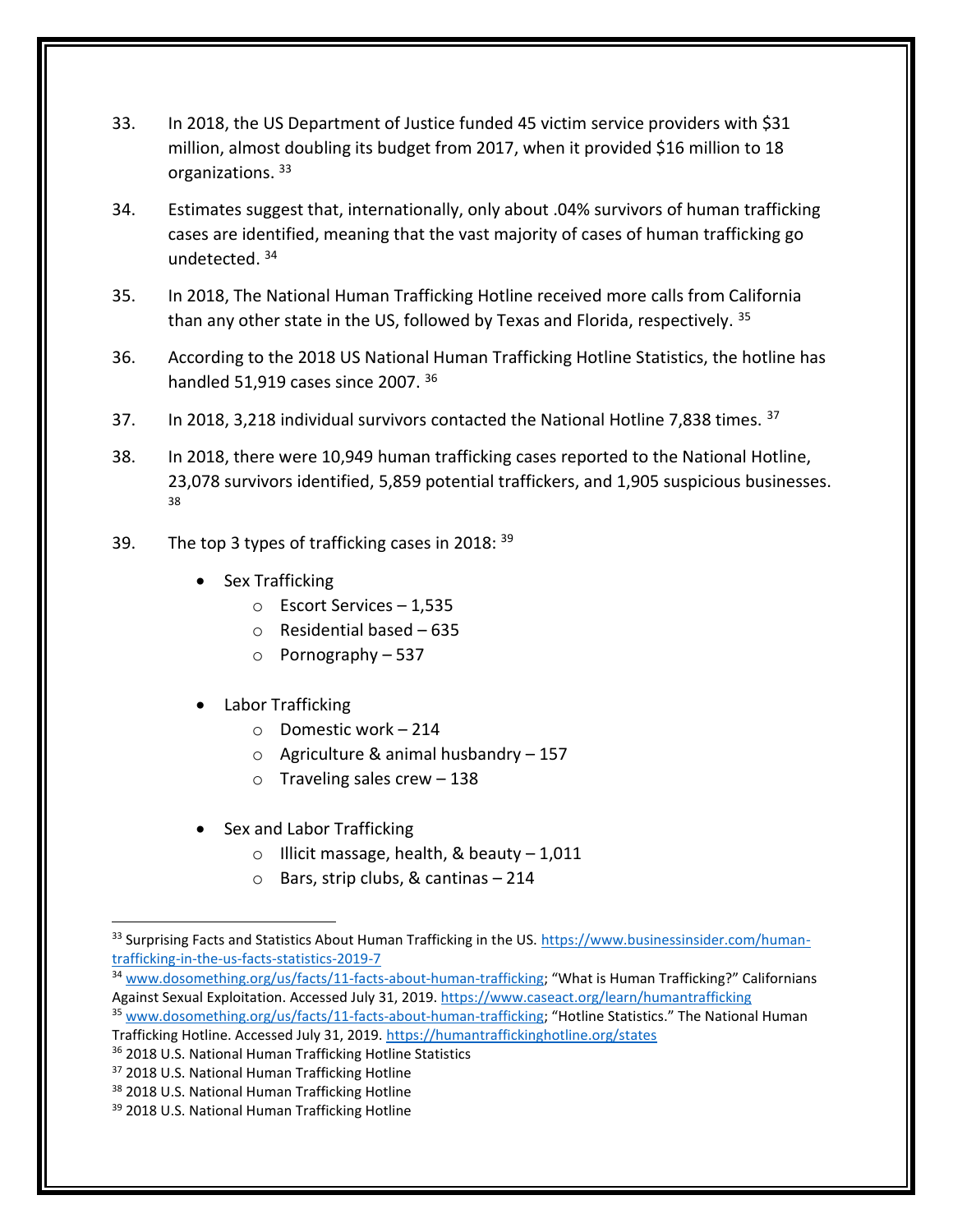- o Illicit activities 119
- 40. Out of the 23,078 survivors in 2018:  $40$ 
	- Age (at time of contact with the National Hotline)
		- $O$  Adult 10,731
		- $\circ$  Minor 4,945
		- $\circ$  Unknown 7,402
	- Gender
		- $\circ$  Female 15,042
		- $\circ$  Male 2,917
		- o Gender minorities 109
		- $\circ$  Unknown 5,010
	- Top 5 reported race/ethnicity
		- $\circ$  Latinx 2,348
		- $\circ$  Asian 1,809
		- o African, African American, Black 1,072
		- $\circ$  White 989
		- o Multi-ethnic, multi-racial 184
- 41. As of June 30, 2019, in the United States, there were 23,784 contacts to the National Human Trafficking Hotline and 4,585 cases reported in the first half of 2019. 5,298 calls came from victims and survivors. <sup>41</sup>
- 42. Top 5 states with the highest number of human trafficking cases reported.  $42$ 
	- California 1656
	- Michigan 383
	- Georgia 375
	- Nevada 313
	- $\bullet$  Illinois 296
- 43. Between January and December 2018, the National Human Trafficking Hotline received 31 labor calls, 225 sex calls, 17 sex and labor, and 21 unspecified calls. <sup>43</sup>

<sup>40</sup> 2018 U.S. National Human Trafficking Hotline

<sup>41</sup> National Human Trafficking Hotline[. https://humantraffickinghotline.org/states](https://humantraffickinghotline.org/states)

<sup>42</sup> [www.worldpopulationreview.com/states/human-trafficking-statistics-by-state.com.](http://www.worldpopulationreview.com/states/human-trafficking-statistics-by-state.com) January 2020.

<sup>&</sup>lt;sup>43</sup> 2019 Trafficking Persons Report. [www.thecollegeconservative.com](http://www.thecollegeconservative.com/)